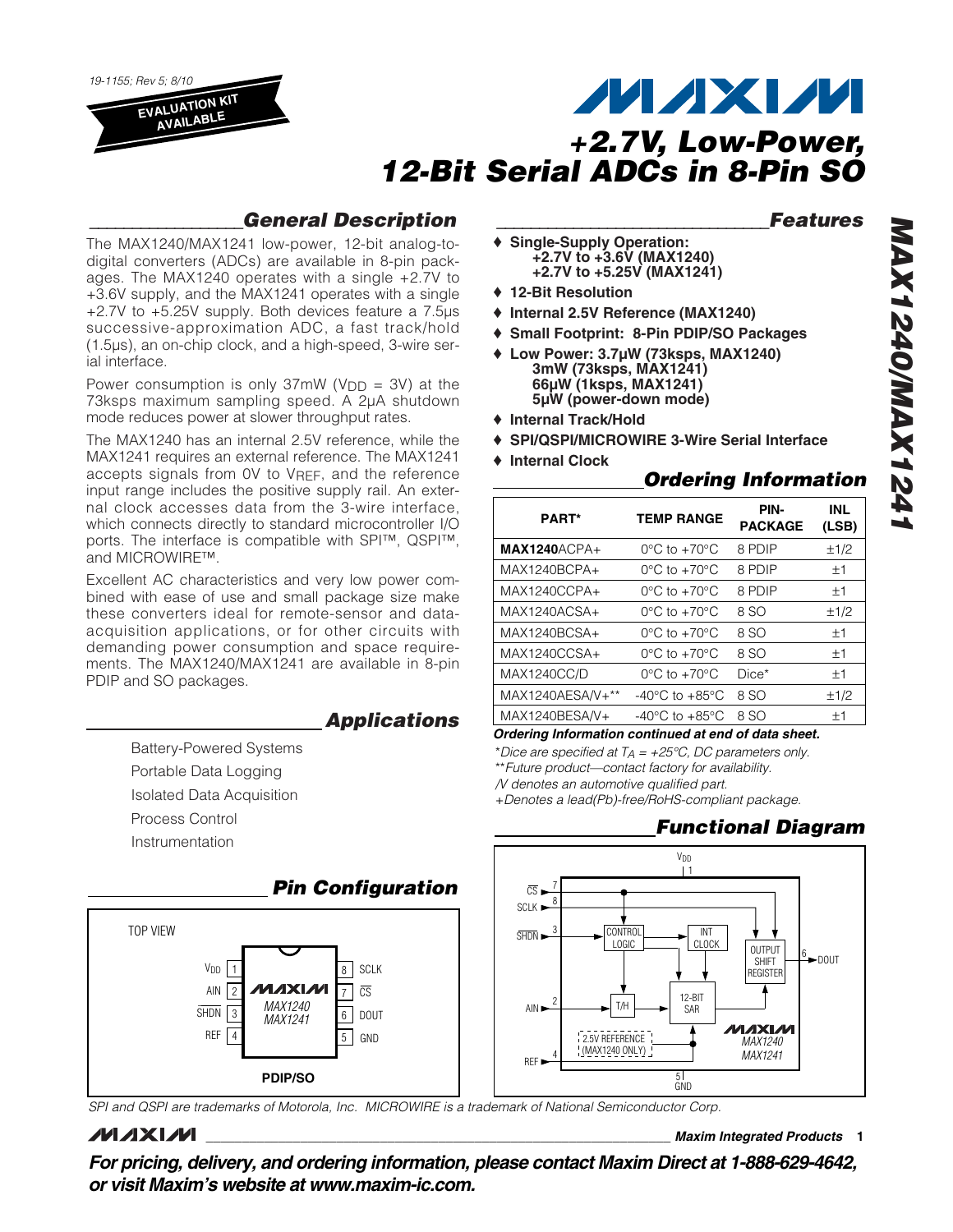### **ABSOLUTE MAXIMUM RATINGS**

| Continuous Power Dissipation ( $T_A = +70^{\circ}C$ ) |  |
|-------------------------------------------------------|--|
| Plastic DIP (derate 9.09mW/°C above +70°C) 727mW      |  |
| SO (derate 5.88mW/°C above +70°C)471mW                |  |
| CERDIP (derate 8.00mW/°C above +70°C)640mW            |  |

| MAX1240_C_A/MAX1241_C_A 0°C to +70°C     |
|------------------------------------------|
| MAX1240 E A/MAX1241 E A40°C to +85°C     |
| MAX1240 MJA/MAX1241 MJA -55°C to +125°C  |
| Storage Temperature Range-60°C to +150°C |
| Lead Temperature (soldering, 10s)+300°C  |
|                                          |
|                                          |
|                                          |
|                                          |

*Stresses beyond those listed under "Absolute Maximum Ratings" may cause permanent damage to the device. These are stress ratings only, and functional operation of the device at these or any other conditions beyond those indicated in the operational sections of the specifications is not implied. Exposure to absolute maximum rating conditions for extended periods may affect device reliability.*

## **ELECTRICAL CHARACTERISTICS**

(VDD = +2.7V to +3.6V (MAX1240); VDD = +2.7V to +5.25V (MAX1241); 73ksps, fSCLK = 2.1MHz (50% duty cycle); MAX1240—4.7µF capacitor at REF pin, MAX1241—external reference; V<sub>REF</sub> = 2.500V applied to REF pin; T<sub>A</sub> = T<sub>MIN</sub> to T<sub>MAX</sub>; unless otherwise noted.)

| <b>PARAMETER</b>                                                                                | <b>SYMBOL</b>    | <b>CONDITIONS</b>                 | <b>MIN</b>      | <b>TYP</b>  | <b>MAX</b> | <b>UNITS</b> |             |  |
|-------------------------------------------------------------------------------------------------|------------------|-----------------------------------|-----------------|-------------|------------|--------------|-------------|--|
| DC ACCURACY (Note 1)                                                                            |                  |                                   |                 |             |            |              |             |  |
| Resolution                                                                                      |                  |                                   |                 |             |            |              | <b>Bits</b> |  |
| Relative Accuracy (Note 2)                                                                      | INL              | <b>MAX124 A</b>                   |                 |             |            | ±0.5         | <b>LSB</b>  |  |
|                                                                                                 | MAX124_B/C       |                                   |                 |             | ±1.0       |              |             |  |
| <b>Differential Nonlinearity</b>                                                                | <b>DNL</b>       | No missing codes over temperature |                 |             |            | ±1           | <b>LSB</b>  |  |
| Offset Error                                                                                    |                  | MAX124_A                          |                 |             | ±0.5       | ±3.0         | <b>LSB</b>  |  |
|                                                                                                 |                  | MAX124_B/C                        |                 |             | ±0.5       | ±4.0         |             |  |
| Gain Error (Note 3)                                                                             |                  |                                   |                 |             | $\pm 0.5$  | ±4.0         | <b>LSB</b>  |  |
| Gain Temperature Coefficient                                                                    |                  |                                   |                 |             | ±0.25      |              | ppm/°C      |  |
| <b>DYNAMIC SPECIFICATIONS</b> (10kHz sine-wave input, 0V to 2.500Vp-p, 73ksps, fscl K = 2.1MHz) |                  |                                   |                 |             |            |              |             |  |
| Signal-to-Noise Plus<br><b>Distortion Ratio</b>                                                 | <b>SINAD</b>     | MAX124_A/B                        |                 | 70          |            |              | dB          |  |
|                                                                                                 |                  | MAX124_C                          |                 |             | 71.5       |              |             |  |
| <b>Total Harmonic Distortion</b>                                                                | <b>THD</b>       | Up to the 5th harmonic            | MAX124_A/B      |             |            | $-80$        | dB          |  |
|                                                                                                 |                  |                                   | <b>MAX124 C</b> |             | $-88$      |              |             |  |
| Spurious-Free Dynamic Range                                                                     | <b>SFDR</b>      | <b>MAX124 A/B</b>                 |                 | 80          |            |              | dB          |  |
|                                                                                                 |                  | MAX124_C                          |                 |             | 88         |              |             |  |
| Small-Signal Bandwidth                                                                          |                  | -3dB rolloff                      |                 |             | 2.25       |              | <b>MHz</b>  |  |
| Full-Power Bandwidth                                                                            |                  |                                   |                 |             | 1.0        |              | <b>MHz</b>  |  |
| <b>CONVERSION RATE</b>                                                                          |                  |                                   |                 |             |            |              |             |  |
| <b>Conversion Time</b>                                                                          | tconv            |                                   |                 | 5.5         |            | 7.5          | $\mu s$     |  |
| Track/Hold Acquisition Time                                                                     | t <sub>ACQ</sub> |                                   |                 |             |            | 1.5          | $\mu s$     |  |
| Throughput Rate                                                                                 |                  | $f_{SCLK} = 2.1 MHz$              |                 |             |            | 73           | ksps        |  |
| Aperture Delay                                                                                  | t <sub>APR</sub> | Figure 8                          |                 |             | 30         |              | ns          |  |
| Aperture Jitter                                                                                 |                  |                                   |                 |             | < 50       |              | ps          |  |
| <b>ANALOG INPUT</b>                                                                             |                  |                                   |                 |             |            |              |             |  |
| Input Voltage Range                                                                             |                  |                                   |                 | $\mathbf 0$ |            | VREF         | $\vee$      |  |
| Input Capacitance                                                                               |                  |                                   |                 |             | 16         |              | pF          |  |

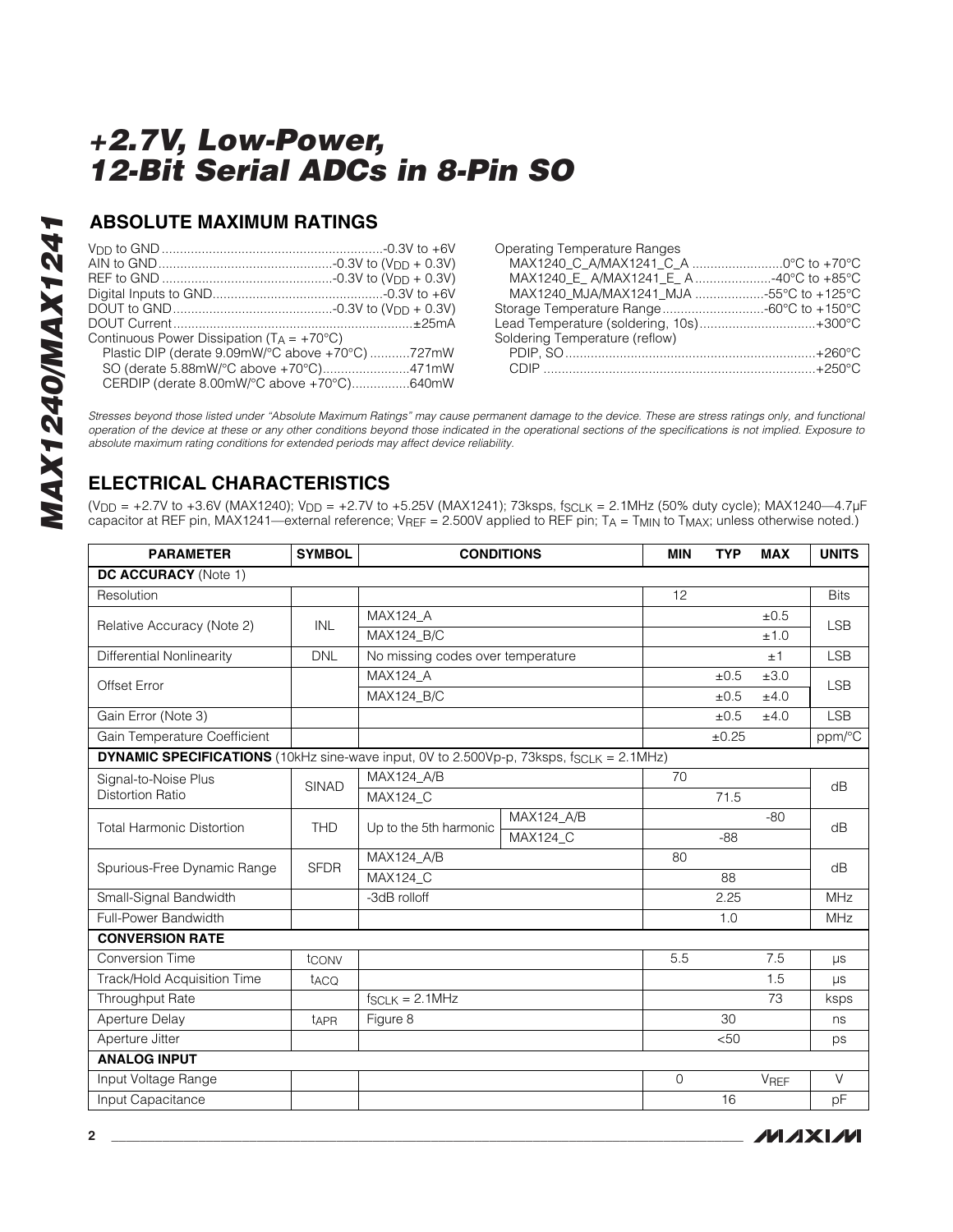### **ELECTRICAL CHARACTERISTICS (continued)**

(VDD = +2.7V to +3.6V (MAX1240); VDD = +2.7V to +5.25V (MAX1241); 73ksps, fSCLK = 2.1MHz (50% duty cycle); MAX1240—4.7µF capacitor at REF pin, MAX1241—external reference; V<sub>REF</sub> = 2.500V applied to REF pin; T<sub>A</sub> = T<sub>MIN</sub> to T<sub>MAX</sub>; unless otherwise noted.)

| <b>PARAMETER</b>                                 | <b>SYMBOL</b>         | <b>CONDITIONS</b>                                           | <b>MIN</b>  | <b>TYP</b>         | <b>MAX</b>                   | <b>UNITS</b>   |
|--------------------------------------------------|-----------------------|-------------------------------------------------------------|-------------|--------------------|------------------------------|----------------|
| <b>INTERNAL REFERENCE (MAX1240 only)</b>         |                       |                                                             |             |                    |                              |                |
| <b>REF Output Voltage</b>                        |                       | $T_A = +25^{\circ}C$                                        | 2.480       | 2.500              | 2.520                        | $\vee$         |
| <b>REF Short-Circuit Current</b>                 |                       |                                                             |             |                    | 30                           | mA             |
|                                                  |                       | MAX1240AC/BC                                                |             | ±30                | ±50                          |                |
| <b>REF Temperature Coefficient</b>               |                       | MAX1240AE/BE                                                |             | ±30                | ±60                          | ppm/°C         |
|                                                  |                       | MAX1240AM/BM                                                |             | ±30                | ±80                          |                |
|                                                  |                       | MAX1240C                                                    |             | ±30                |                              |                |
| Load Regulation (Note 4)                         |                       | 0mA to 0.2mA output load                                    |             | 0.35               |                              |                |
| Capacitive Bypass at REF                         |                       |                                                             | 4.7         |                    |                              | μF             |
| <b>EXTERNAL REFERENCE</b> ( $V_{REF} = 2.500V$ ) |                       |                                                             |             |                    |                              |                |
| Input Voltage Range                              |                       |                                                             | 1.00        |                    | $VDD +$<br>50 <sub>m</sub> V | $\vee$         |
| Input Current                                    |                       |                                                             |             | 100                | 150                          | μA             |
| Input Resistance                                 |                       |                                                             | 18          | 25                 |                              | $k\Omega$      |
| REF Input Current in Shutdown                    |                       | $V_{\overline{\text{SHDN}}} = \text{OV}$                    |             | ±0.01              | 10                           | μA             |
| Capacitive Bypass at REF                         |                       |                                                             | 0.1         |                    |                              | μF             |
| <b>DIGITAL INPUTS: SCLK, CS, SHDN</b>            |                       |                                                             |             |                    |                              |                |
| SCLK, CS Input High Voltage                      | V <sub>IH</sub>       | $V_{DD} \leq 3.6V$                                          | 2.0         |                    |                              | V              |
|                                                  |                       | $V_{DD}$ > 3.6V (MAX1241)                                   | 3.0         |                    |                              |                |
| SCLK, CS Input Low Voltage                       | $V_{IL}$              |                                                             |             |                    | 0.8                          | $\vee$         |
| SCLK, CS Input Hysteresis                        | VHYST                 |                                                             |             | 0.2                |                              | V              |
| SCLK, CS Input Leakage                           | İin                   | $V_{IN} = 0V$ or $V_{DD}$                                   |             | ±0.01              | ±1                           | μA             |
| SCLK, CS Input Capacitance                       | $C_{IN}$              | (Note 5)                                                    |             |                    | 15                           | pF             |
| <b>SHDN</b> Input High Voltage                   | <b>V<sub>SH</sub></b> |                                                             | $VDD - 0.4$ |                    |                              | $\overline{V}$ |
| <b>SHDN</b> Input Low Voltage                    | V <sub>SL</sub>       |                                                             |             |                    | 0.4                          | $\vee$         |
| <b>SHDN</b> Input Current                        |                       | $V_{\overline{\text{SHDN}}} = \text{OV}$ or $V_{\text{DD}}$ |             |                    | ±4.0                         | μA             |
| <b>SHDN</b> Input Mid Voltage                    | V <sub>SM</sub>       |                                                             | 1.1         |                    | $VDD - 1.1$                  | V              |
| SHDN Voltage, Unconnected                        | VFLT                  | $\overline{\text{SHDN}}$ = unconnected                      |             | V <sub>DD</sub> /2 |                              | V              |
| SHDN Max Allowed Leakage,<br>Mid Input           |                       | $\overline{\text{SHDN}}$ = unconnected                      |             |                    | ±100                         | nA             |
| <b>DIGITAL OUTPUT: DOUT</b>                      |                       |                                                             |             |                    |                              |                |
| Output Voltage Low                               | $V_{OL}$              | $I_{SINK} = 5mA$                                            |             |                    | 0.4                          | V              |
|                                                  |                       | $I_{SINK} = 16mA$                                           |             |                    | 0.8                          |                |
| Output Voltage High                              | VOH                   | $I$ SOURCE = $0.5$ mA                                       | $VDD - 0.5$ |                    |                              | $\vee$         |
| Three-State Leakage Current                      | IL.                   | $\overline{\overline{\text{CS}}}$ = $V_{\text{DD}}$         |             | ±0.01              | ±10                          | μA             |
| Three-State Output Capacitance                   | COUT                  | $\overline{\overline{CS}}$ = $V_{DD}$ (Note 5)              |             |                    | 15                           | pF             |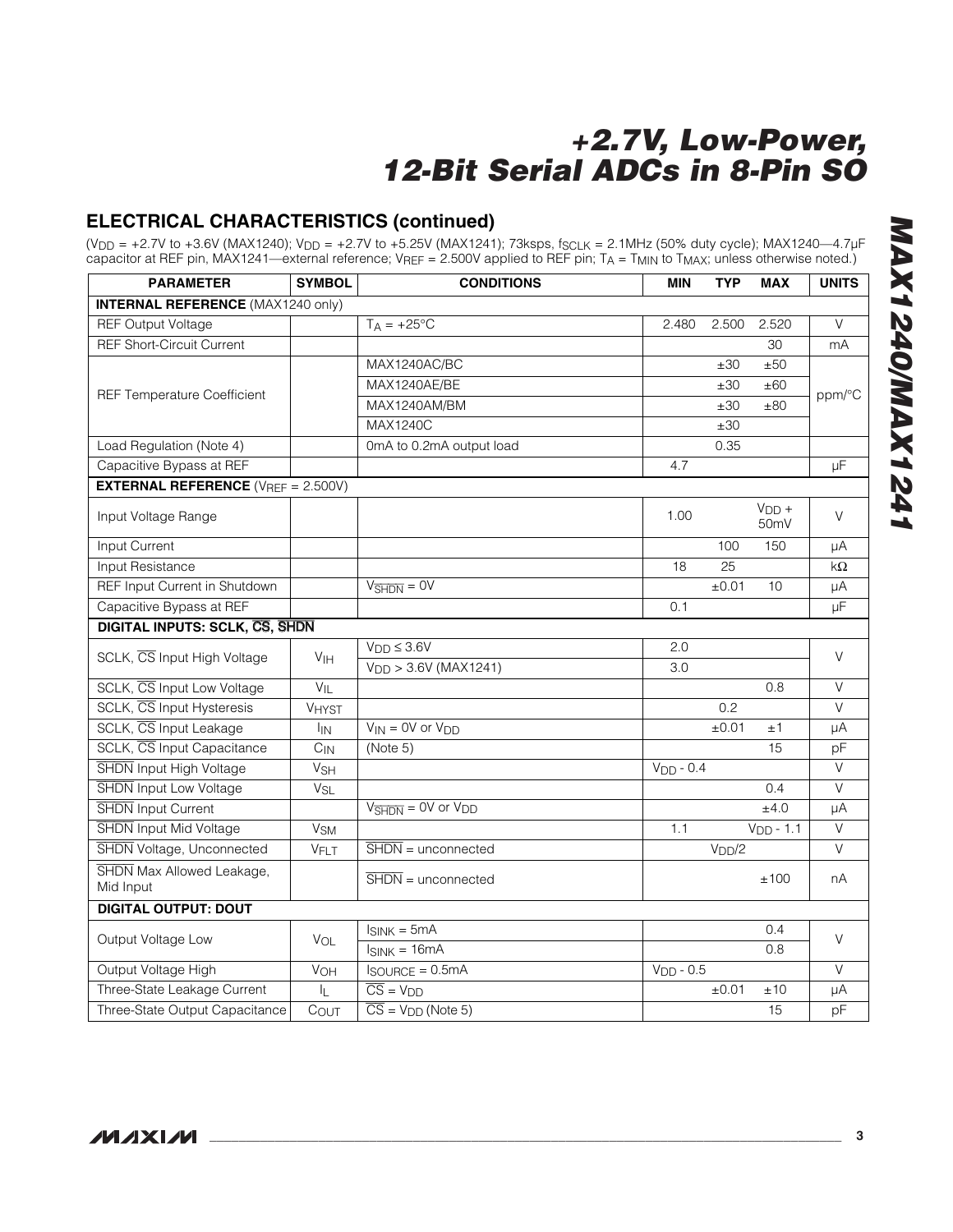### **ELECTRICAL CHARACTERISTICS (continued)**

 $(V_{DD} = +2.7V$  to  $+3.6V$  (MAX1240);  $V_{DD} = +2.7V$  to  $+5.25V$  (MAX1241); 73ksps, fsc<sub>LK</sub> = 2.1MHz (50% duty cycle); MAX1240—4.7µF capacitor at REF pin, MAX1241—external reference; VREF = 2.500V applied to REF pin; TA = T<sub>MIN</sub> to T<sub>MAX</sub>; unless otherwise noted.)

| <b>PARAMETERS</b>         | <b>SYMBOL</b>         | <b>CONDITIONS</b>        |                            |                  | <b>MIN</b> | <b>TYP</b> | <b>MAX</b> | <b>UNITS</b> |  |
|---------------------------|-----------------------|--------------------------|----------------------------|------------------|------------|------------|------------|--------------|--|
| <b>POWER REQUIREMENTS</b> |                       |                          |                            |                  |            |            |            |              |  |
| Supply Voltage            |                       | MAX1240                  |                            |                  | 2.7        |            | 3.6        | $\vee$       |  |
|                           | <b>V<sub>DD</sub></b> | MAX1241                  |                            |                  | 2.7        |            | 5.25       |              |  |
| <b>Supply Current</b>     |                       |                          | <b>MAX1240A/B</b>          | $VDD = 3.6V$     |            | 1.4        | 2.0        |              |  |
|                           | <b>I</b> DD           | Operating<br>mode        | <b>MAX1240C</b>            |                  |            | 1.4        | 3.5        | mA           |  |
|                           |                       |                          | <b>MAX1241A/B</b>          | $V_{DD} = 3.6V$  |            | 0.9        | 1.5        |              |  |
|                           |                       |                          |                            | $V_{DD} = 5.25V$ |            | 1.6        | 2.5        |              |  |
|                           |                       |                          | <b>MAX1241C</b>            | $VDD = 3.6V$     |            | 0.9        | 2.8        |              |  |
|                           |                       |                          |                            | $VDD = 5.25V$    |            | 1.6        | 3.8        |              |  |
|                           |                       |                          | Power-down, digital inputs | $VDD = 3.6V$     |            | 1.9        | 10         |              |  |
|                           |                       | at 0V or V <sub>DD</sub> |                            | $VDD = 5.25V$    |            | 3.5        | 15         | μA           |  |
| Supply Rejection          | <b>PSR</b>            | (Note 5)                 |                            |                  |            | ±0.3       |            | mV           |  |

### **TIMING CHARACTERISTICS** (Figure 8)

 $(V_{DD} = +2.7V$  to  $+3.6V$  (MAX1240);  $V_{DD} = +2.7V$  to  $+5.25V$  (MAX1241); T<sub>A</sub> = T<sub>MIN</sub> to T<sub>MAX</sub>, unless otherwise noted.)

| <b>PARAMETERS</b>                     | <b>SYMBOL</b>   | <b>CONDITIONS</b>                   |            | <b>MIN</b> | <b>TYP</b> | <b>MAX</b> | <b>UNITS</b> |
|---------------------------------------|-----------------|-------------------------------------|------------|------------|------------|------------|--------------|
| <b>Acquisition Time</b>               | taco            | $\overline{CS}$ = $V_{DD}$ (Note 6) |            | 1.5        |            |            | μs           |
| <b>SCLK Fall to Output Data Valid</b> |                 | Figure 1.                           | MAX124 C/E | 20         |            | 200        | ns           |
|                                       | tpo             | $CLOAD = 50pF$                      | MAX124 M   | 20         |            | 240        |              |
| CS Fall to Output Enable              | t <sub>DV</sub> | Figure 1, $CLOAD = 50pF$            |            |            |            | 240        | ns           |
| CS Rise to Output Disable             | t <sub>TR</sub> | Figure 2, $C_{\text{LOAD}} = 50pF$  |            |            |            | 240        | ns           |
| <b>SCLK Clock Frequency</b>           | <b>fSCLK</b>    |                                     |            | $\Omega$   |            | 2.1        | <b>MHz</b>   |
| <b>SCLK Pulse Width High</b>          | tch             |                                     |            | 200        |            |            | ns           |
| <b>SCLK Pulse Width Low</b>           | tcL             |                                     |            | 200        |            |            | ns           |
| SCLK Low to CS Fall Setup Time        | tcso            |                                     |            | 50         |            |            | ns           |
| DOUT Rise to SCLK Rise (Note 5)       | tstr            |                                     |            | $\Omega$   |            |            | ns           |
| CS Pulse Width                        | tcs             |                                     |            | 240        |            |            | ns           |

**Note 1:** Tested at  $V_{\text{DD}} = +2.7V$ .

**Note 2:** Relative accuracy is the deviation of the analog value at any code from its theoretical value after the full-scale range and offset have been calibrated.

Note 3: MAX1240—internal reference, offset nulled; MAX1241—external reference (V<sub>REF</sub> = +2.500V), offset nulled.

- **Note 4:** External load should not change during conversion for specified accuracy.
- **Note 5:** Guaranteed by design. Not subject to production testing.
- **Note 6:** Measured as  $[V_{FS}(2.7V) V_{FS}(V_{DD(MAX)})]$ .
- **Note 7:** To guarantee acquisition time, t<sub>ACQ</sub> is the maximum time the device takes to acquire the signal, and is also the minimum time needed for the signal to be acquired.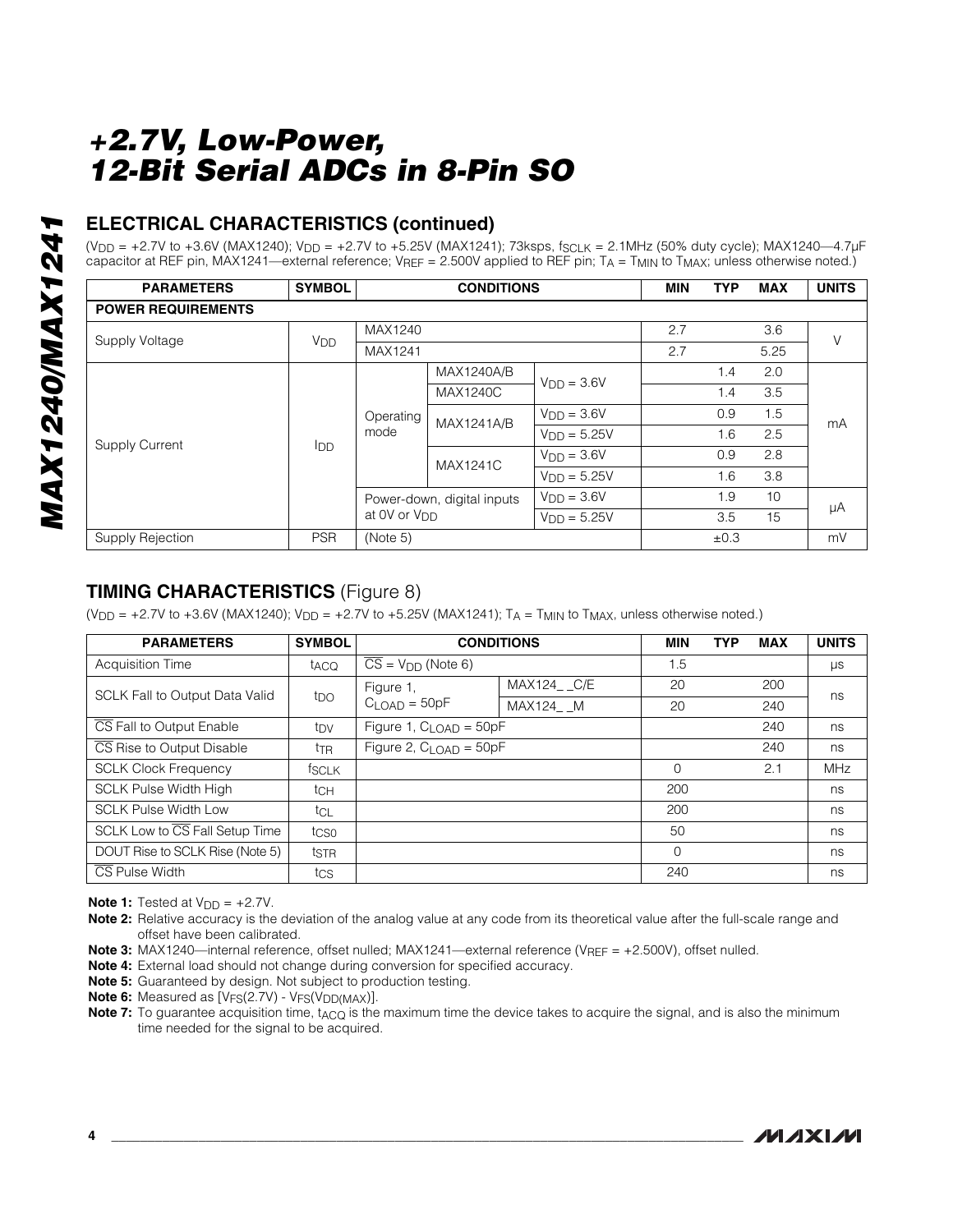

*Figure 1. Load Circuits for DOUT Enable Time*



*Figure 2. Load Circuits for DOUT Disable Time*

### *\_\_\_\_\_\_\_\_\_\_\_\_\_\_\_\_\_\_\_\_\_\_\_\_\_\_\_\_\_\_\_\_\_\_\_\_\_\_\_\_\_\_Typical Operating Characteristics*

 $(V_{DD} = 3.0V, V_{REF} = 2.5V, f_{SCLK} = 2.1MHz, C_L = 20pF, T_A = +25°C$ , unless otherwise noted.)

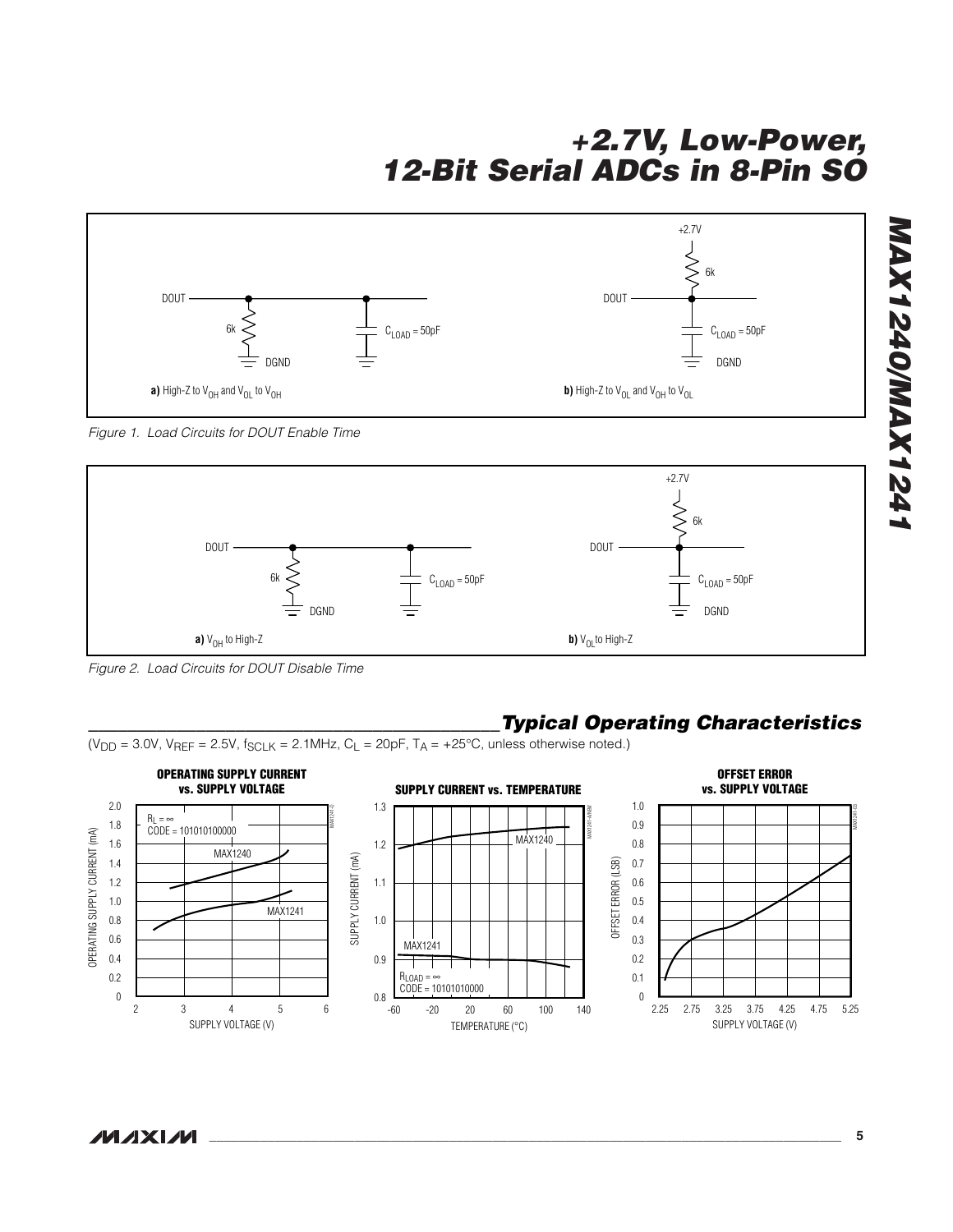## *\_\_\_\_\_\_\_\_\_\_\_\_\_\_\_\_\_\_\_\_\_\_\_\_\_\_\_\_Typical Operating Characteristics (continued)*

 $(V_{DD} = 3.0V$ ,  $V_{REF} = 2.5V$ ,  $f_{SCLK} = 2.1MHz$ ,  $C_L = 20pF$ ,  $T_A = +25^{\circ}C$ , unless otherwise noted.)



*MAX1240/MAX1241*

**MAX1240/MAX1241**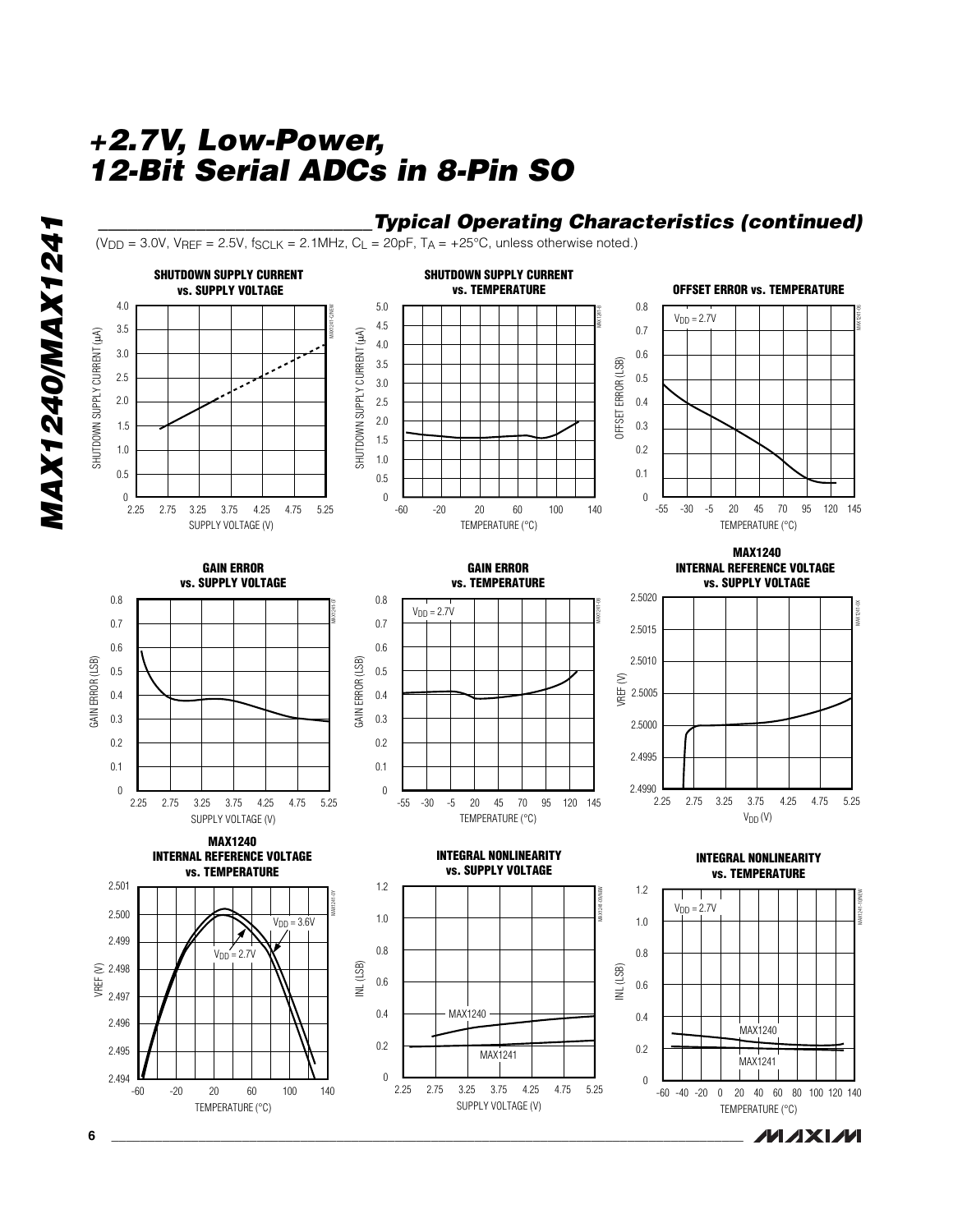## *\_\_\_\_\_\_\_\_\_\_\_\_\_\_\_\_\_\_\_\_\_\_\_\_\_\_\_\_Typical Operating Characteristics (continued)*

 $(V_{DD} = 3.0V$ , REF = 2.5V, f<sub>SCLK</sub> = 2.1MHz, C<sub>L</sub> = 20pF, T<sub>A</sub> = +25 $\degree$ C, unless otherwise noted.)





## *\_\_\_\_\_\_\_\_\_\_\_\_\_\_\_\_\_\_\_\_\_\_\_\_\_\_\_\_\_\_\_\_\_\_\_\_\_\_\_\_\_\_\_\_\_\_\_\_\_\_\_\_\_\_\_\_\_\_\_\_\_\_\_\_\_\_\_\_\_\_\_Pin Description*

| <b>PIN</b>     | <b>NAME</b>            | <b>FUNCTION</b>                                                                                                                                                                                                                                                                                                                                                                       |
|----------------|------------------------|---------------------------------------------------------------------------------------------------------------------------------------------------------------------------------------------------------------------------------------------------------------------------------------------------------------------------------------------------------------------------------------|
|                | <b>V<sub>DD</sub></b>  | Positive Supply Voltage: 2.7V to 3.6V, (MAX1240); 2.7V to 5.25V (MAX1241)                                                                                                                                                                                                                                                                                                             |
| 2              | <b>AIN</b>             | Sampling Analog Input, OV to VREF range                                                                                                                                                                                                                                                                                                                                               |
| 3              | <b>SHDN</b>            | Three-Level Shutdown Input. Pulling SHDN low shuts the MAX1240/MAX1241 down to 15µA (max)<br>supply current. Both the MAX1240 and MAX1241 are fully operational with either SHDN high or<br>unconnected. For the MAX1240, pulling SHDN high enables the internal reference, and letting SHDN<br>open disables the internal reference and allows for the use of an external reference. |
| $\overline{4}$ | <b>REF</b>             | Reference Voltage for Analog-to-Digital Conversion. Internal 2.5V reference output for MAX1240;<br>bypass with 4.7µF capacitor. External reference voltage input for MAX1241, or for MAX1240 with the<br>internal reference disabled. Bypass REF with a minimum of 0.1µF when using an external reference.                                                                            |
| 5              | <b>GND</b>             | Analog and Digital Ground                                                                                                                                                                                                                                                                                                                                                             |
| 6              | <b>DOUT</b>            | Serial Data Output. Data changes state at SCLK's falling edge. DOUT is high impedance when CS is<br>high.                                                                                                                                                                                                                                                                             |
| 7              | $\overline{\text{CS}}$ | Active-Low Chip Select initiates conversions on the falling edge. When CS is high, DOUT is high<br>impedance.                                                                                                                                                                                                                                                                         |
| 8              | <b>SCLK</b>            | Serial Clock Input. SCLK clocks data out at rates up to 2.1MHz.                                                                                                                                                                                                                                                                                                                       |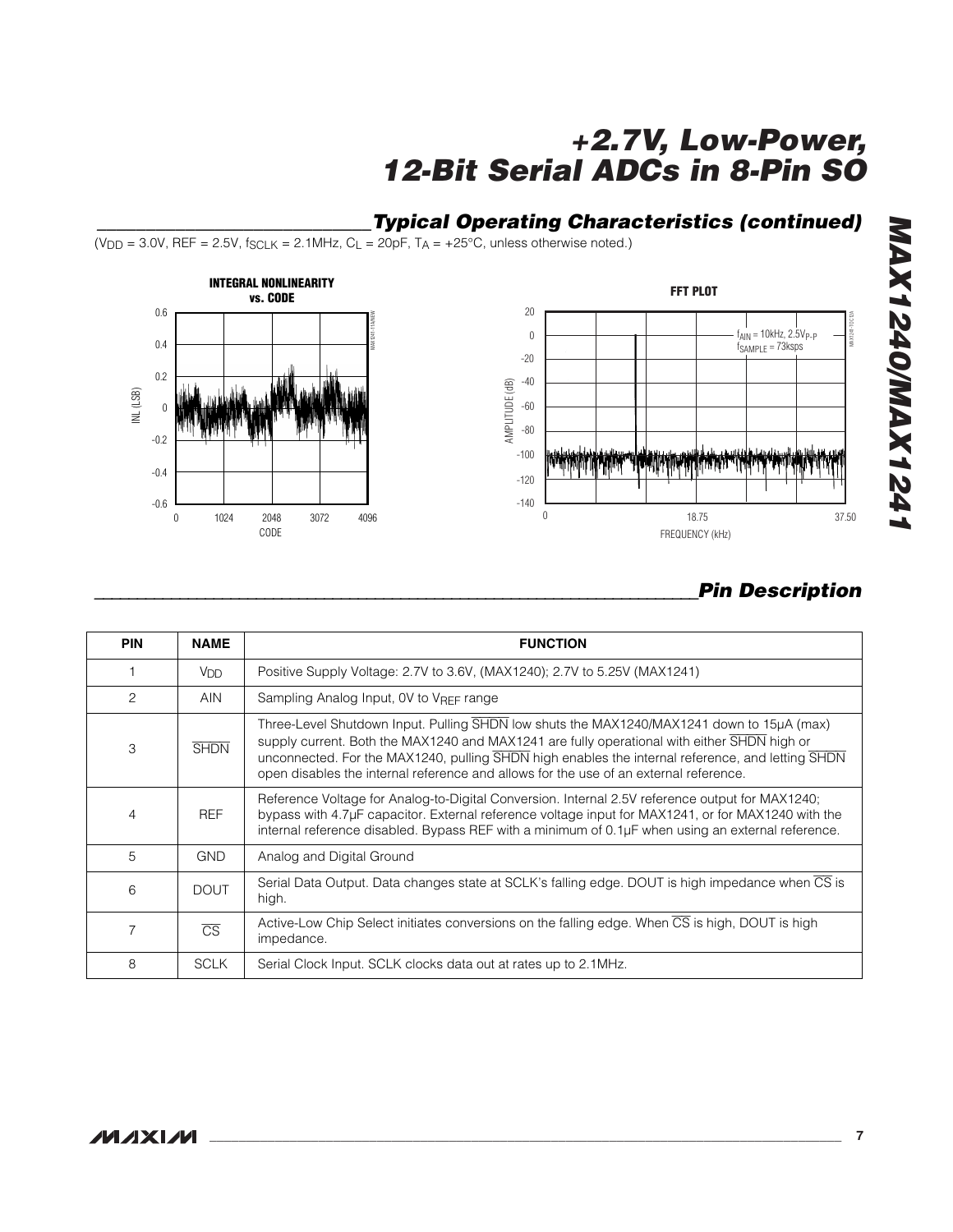

## *\_\_\_\_\_\_\_\_\_\_\_\_\_\_\_Detailed Description*

### *Converter Operation*

The MAX1240/MAX1241 use an input track/hold (T/H) and successive-approximation register (SAR) circuitry to convert an analog input signal to a digital 12-bit output. No external-hold capacitor is needed for the T/H. Figure 3 shows the MAX1240/MAX1241 in its simplest configuration. The MAX1240/MAX1241 convert input signals in the OV to  $V_{REF}$  range in 9 $\mu$ s, including T/H acquisition time. The MAX1240's internal reference is trimmed to 2.5V, while the MAX1241 requires an external reference. Both devices accept voltages from 1.0V to V<sub>DD</sub>. The serial interface requires only three digital lines (SCLK, CS, and DOUT) and provides an easy interface to microprocessors (µPs).

The MAX1240/MAX1241 have two modes: normal and shutdown. Pulling SHDN low shuts the device down and reduces supply current below 10 $\mu$ A (V<sub>DD</sub>  $\leq$  3.6V), while pulling SHDN high or leaving it open puts the device into operational mode. Pulling CS low initiates a conversion. The conversion result is available at DOUT in unipolar serial format. The serial data stream consists of a high bit, signaling the end of conversion (EOC), followed by the data bits (MSB first).

#### *Analog Input* Figure 4 illustrates the sampling architecture of the analog-to-digital converter's (ADC's) comparator. The fullscale input voltage is set by the voltage at REF.

#### *Track/Hold*

In track mode, the analog signal is acquired and stored in the internal hold capacitor. In hold mode, the T/H switch opens and maintains a constant input to the ADC's SAR section.



*Figure 3. Operational Diagram Figure 4. Equivalent Input Circuit*

During acquisition, the analog input (AIN) charges capacitor  $C_{HOLD}$ . Bringing  $\overline{CS}$  low ends the acquisition interval. At this instant, the T/H switches the input side of  $C_{HOLD}$  to GND. The retained charge on  $C_{HOLD}$  represents a sample of the input, unbalancing node ZERO at the comparator's input.

In hold mode, the capacitive digital-to-analog converter (DAC) adjusts during the remainder of the conversion cycle to restore node ZERO to 0V within the limits of 12 bit resolution. This action is equivalent to transferring a charge from  $C_{HOLD}$  to the binary-weighted capacitive DAC, which in turn forms a digital representation of the analog input signal. At the conversion's end, the input side of  $C_{HOLD}$  switches back to AIN, and  $C_{HOLD}$ charges to the input signal again.

The time required for the T/H to acquire an input signal is a function of how quickly its input capacitance is charged. If the input signal's source impedance is high, the acquisition time lengthens and more time must be allowed between conversions. The acquisition time (tACQ) is the maximum time the device takes to acquire the signal, and is also the minimum time needed for the signal to be acquired. Acquisition time is calculated by:

$$
t_{ACQ} = 9(R_S + R_{IN}) \times 16pF
$$

where R<sub>IN</sub> = 9kΩ, R<sub>S</sub> = the input signal's source impedance, and  $t_{\text{ACO}}$  is never less than 1.5 $\mu$ s. Source impedances below 1kΩ do not significantly affect the ADC's AC performance.

Higher source impedances can be used if a 0.01µF capacitor is connected to the analog input. Note that the input capacitor forms an RC filter with the input source impedance, limiting the ADC's input signal bandwidth.

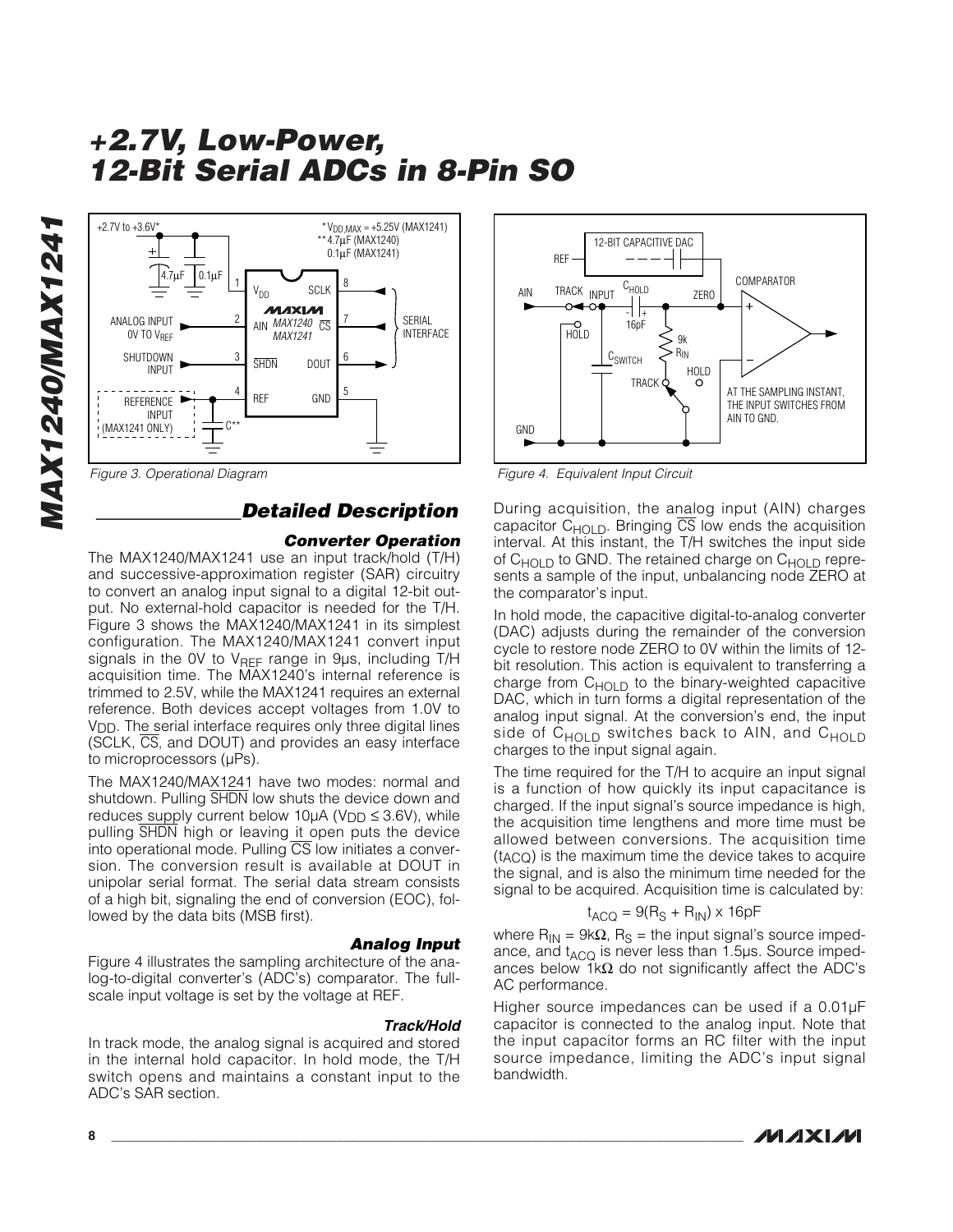#### *Input Bandwidth*

The ADCs' input tracking circuitry has a 2.25MHz smallsignal bandwidth, so it is possible to digitize highspeed transient events and measure periodic signals with bandwidths exceeding the ADC's sampling rate by using undersampling techniques. To avoid aliasing of unwanted high-frequency signals into the frequency band of interest, anti-alias filtering is recommended.

#### *Analog Input Protection*

Internal protection diodes, which clamp the analog input to V<sub>DD</sub> and GND, allow the input to swing from GND - 0.3V to  $V_{DD}$  + 0.3V without damage. However, for accurate conversions near full scale, the input must not exceed  $V_{DD}$  by more than 50mV, or be lower than GND by 50mV.

#### **If the analog input exceeds 50mV beyond the supplies, limit the input current to 2mA.**

#### *Internal Reference (MAX1240)*

The MAX1240 has an on-chip voltage reference trimmed to 2.5V. The internal reference output is connected to REF and also drives the internal capacitive DAC. The output can be used as a reference voltage source for other components and can source up to 400µA. Bypass REF with a 4.7µF capacitor. Larger capacitors increase wake-up time when exiting shutdown (see the section *Using* SHDN *to Reduce Supply Current*). The internal reference is enabled by pulling the SHDN pin high. Letting SHDN open disables the internal reference, which allows the use of an external reference, as described in the *External Reference* section.

#### *External Reference*

The MAX1240/MAX1241 operate with an external reference at the REF pin. To use the MAX1240 with an external reference, disable the internal reference by letting  $\overline{\text{SHDN}}$  open. Stay within the +1.0V to V<sub>DD</sub> voltage range to achieve specified accuracy. The minimum input impedance is 18kΩ for DC currents. During conversion, the external reference must be able to deliver up to 250µA of DC load current and have an output impedance of 10Ω or less. The recommended minimum value for the bypass capacitor is 0.1µF. If the reference has higher output impedance or is noisy, bypass it close to the REF pin with a 4.7µF capacitor.

### *\_\_\_\_\_\_\_\_\_\_\_\_\_\_\_\_\_\_\_\_Serial Interface*

### *Initialization after Power-Up and Starting a Conversion*

When power is first applied, and if SHDN is not pulled low, it takes the fully discharged 4.7µF reference bypass capacitor up to 20ms to provide adequate charge for specified accuracy. With an external reference, the internal reset time is 10µs after the power supplies have stabilized. No conversions should be performed during these times.

To start a conversion, pull  $\overline{CS}$  low. At  $\overline{CS}$ 's falling edge, the T/H enters its hold mode and a conversion is initiated. After an internally timed conversion period, the end of conversion is signaled by DOUT pulling high. Data can then be shifted out serially with the external clock.



*Figure 5. Shutdown Sequence*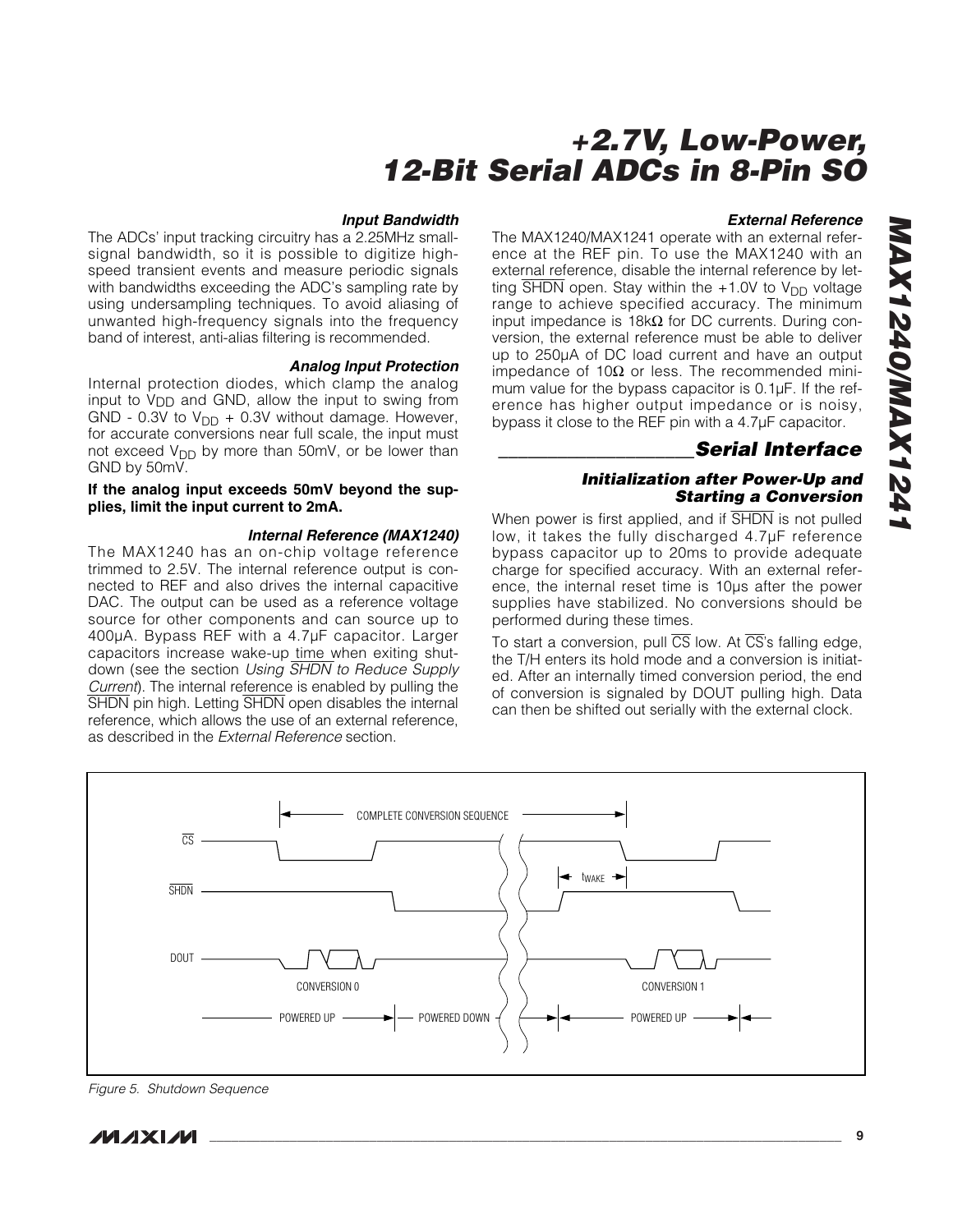### *Using* SHDN *to Reduce Supply Current*

Power consumption can be reduced significantly by shutting down the MAX1240/MAX1241 between conversions. Figure 6 shows a plot of average supply current versus conversion rate. Because the MAX1241 uses an external reference voltage (assumed to be present continuously), it "wakes up" from shutdown more quickly (in 4µs) and therefore provides lower average supply currents. The wake-up time  $(t_{\text{WAKF}})$  is the time from when SHDN is deasserted to the time when a conversion may be initiated (Figure 5). For the MAX1240, this time depends on the time in shutdown (Figure 7) because the external 4.7µF reference bypass capacitor loses charge slowly during shutdown.

#### *External Clock*

The actual conversion does not require the external clock. This allows the conversion result to be read back at the µP's convenience at any clock rate from up to 2.1MHz. The clock duty cycle is unrestricted if each clock phase is at least 200ns. Do not run the clock while a conversion is in progress.

### *Timing and Control*

Conversion-start and data-read operations are controlled by the  $\overline{CS}$  and SCLK digital inputs. The timing diagrams of Figures 8 and 9 outline serial-interface operation.

A  $\overline{CS}$  falling edge initiates a conversion sequence: the T/H stage holds the input voltage, the ADC begins to convert, and DOUT changes from high impedance to logic low. SCLK must be kept low during the conversion. An internal register stores the data when the conversion is in progress.



*Figure 6. Average Supply Current vs. Conversion Rate*



*Figure 7. Typical Reference Power-Up Delay vs. Time in Shutdown*



*Figure 8. Interface Timing Sequence*

**MAXM**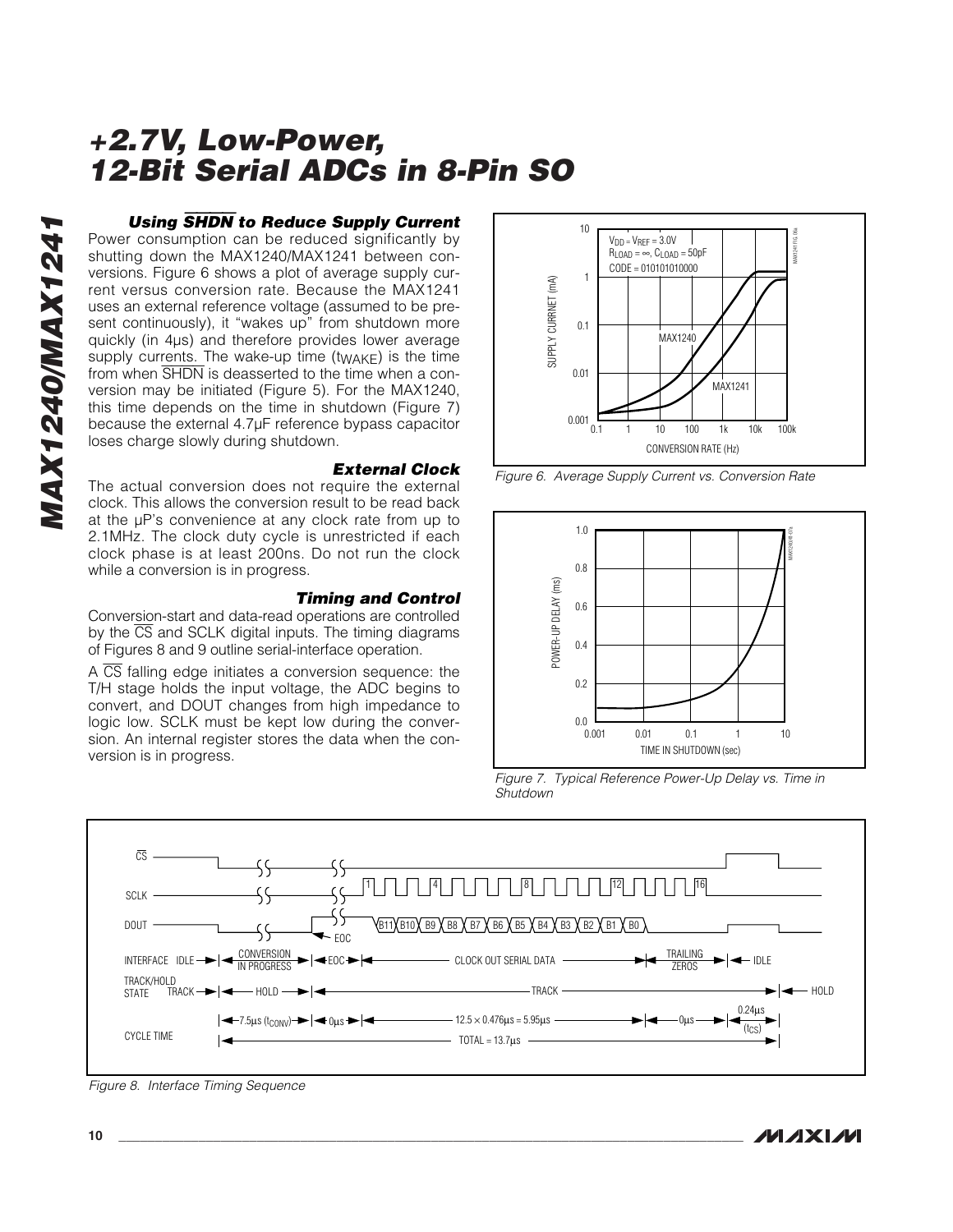

*Figure 9. Detailed Serial-Interface Timing*

End of conversion (EOC) is signaled by DOUT going high. DOUT's rising edge can be used as a framing signal. SCLK shifts the data out of this register any time after the conversion is complete. DOUT transitions on SCLK's falling edge. The next falling clock edge produces the MSB of the conversion at DOUT, followed by the remaining bits. Since there are 12 data bits and one leading high bit, at least 13 falling clock edges are needed to shift out these bits. Extra clock pulses occurring after the conversion result has been clocked out, and prior to a rising edge of  $\overline{CS}$ , produce trailing zeros at DOUT and have no effect on converter operation.

Minimum cycle time is accomplished by using DOUT's rising edge as the EOC signal. Clock out the data with 12.5 clock cycles at full speed. Pull CS high after reading



*Figure 10. Unipolar Transfer Function, Full Scale (FS) = VREF - 1 LSB, Zero Scale (ZS) = GND*

the conversion's LSB. After the specified minimum time  $(t_{\text{CS}})$ ,  $\overline{\text{CS}}$  can be pulled low again to initiate the next conversion.

## *Output Coding and Transfer Function*

The data output from the MAX1240/MAX1241 is binary, and Figure 10 depicts the nominal transfer function. Code transitions occur halfway between successiveinteger LSB values. If  $V_{REF}$  = +2.500V, then 1 LSB = 610µV or 2.500V/4096.

### *\_\_\_\_\_\_\_\_\_\_\_\_Applications Information*

### *Connection to Standard Interfaces*

The MAX1240/MAX1241 serial interface is fully compatible with SPI/QSPI and MICROWIRE standard serial interfaces (Figure 11).

If a serial interface is available, set the CPU's serial interface in master mode so the CPU generates the serial clock. Choose a clock frequency up to 2.1MHz.

- 1) Use a general-purpose I/O line on the CPU to pull  $\overline{\text{CS}}$ low. Keep SCLK low.
- 2) Wait the for the maximum conversion time specified before activating SCLK. Alternatively, look for a DOUT rising edge to determine the end of conversion.
- 3) Activate SCLK for a minimum of 13 clock cycles. The first falling clock edge produces the MSB of the DOUT conversion. DOUT output data transitions on SCLK's falling edge and is available in MSB-first format. Observe the SCLK to DOUT valid timing characteristic. Data can be clocked into the µP on SCLK's rising edge.
- 4) Pull CS high at or after the 13th falling clock edge. If CS remains low, trailing zeros are clocked out after the LSB.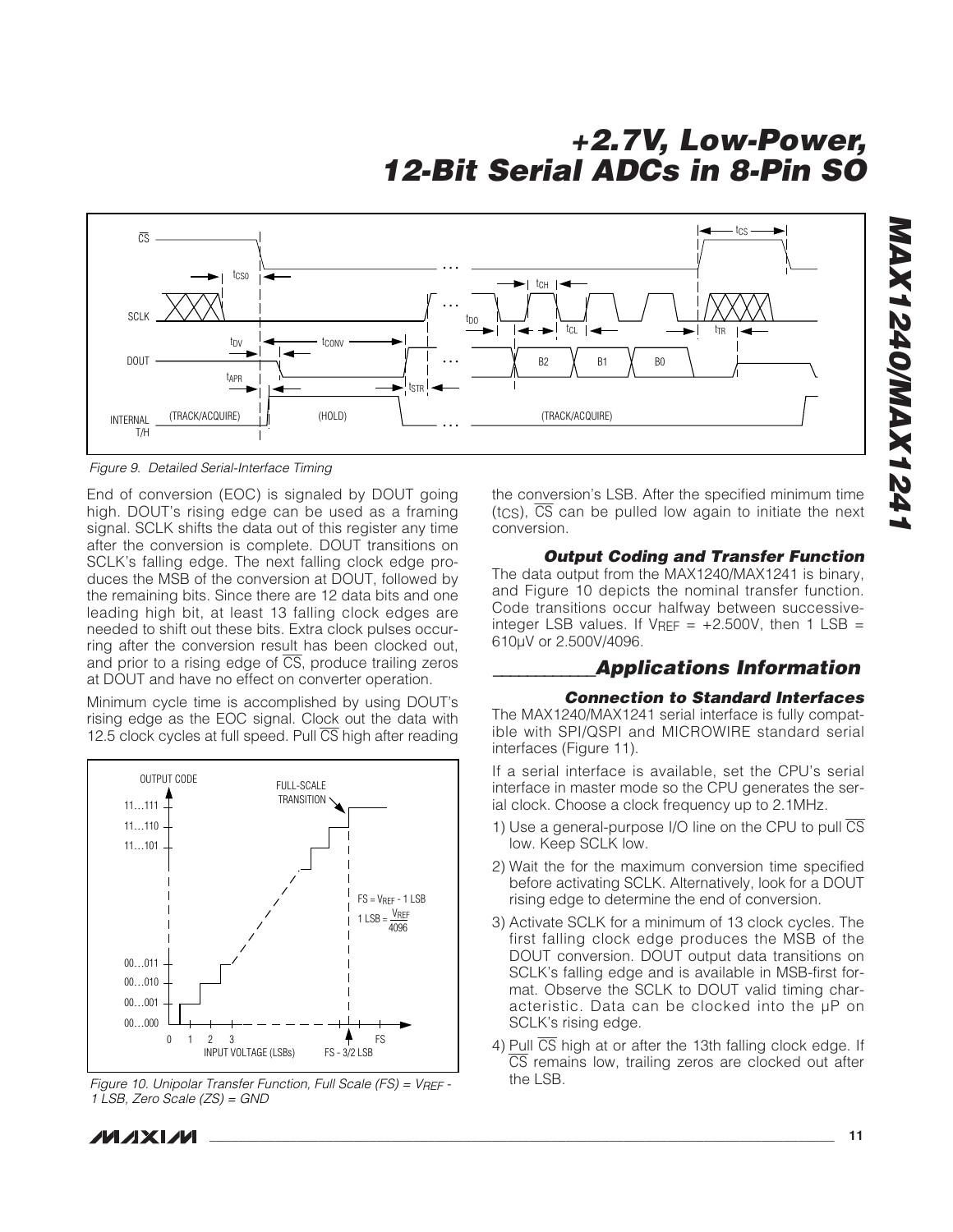5) With  $\overline{CS}$  = high, wait the minimum specified time, tcs, before initiating a new conversion by pulling  $\overline{CS}$  low. If a conversion is aborted by pulling  $\overline{CS}$  high before the conversion's end, wait for the minimum acquisition time, t<sub>ACQ</sub>, before starting a new conversion.

CS must be held low until all data bits are clocked out. Data can be output in two bytes or continuously, as shown in Figure 8. The bytes contain the result of the conversion padded with one leading 1, and trailing 0s.

### *SPI and MICROWIRE*

When using SPI or MICROWIRE, set CPOL = 0 and CPHA = 0. Conversion begins with a  $\overline{CS}$  falling edge. DOUT goes low, indicating a conversion in progress. Wait until DOUT goes high or until the maximum specified 7.5µs conversion time elapses. Two consecutive 1-byte reads are required to get the full 12 bits from the ADC. DOUT output data transitions on SCLK's falling edge and is clocked into the µP on SCLK's rising edge.

The first byte contains a leading 1, and seven bits of conversion result. The second byte contains the remaining five bits and three trailing zeros. See Figure 11 for connections and Figure 12 for timing.

### *QSPI*

Set  $CPOL = CPHA = 0$ . Unlike SPI, which requires two 1-byte reads to acquire the 12 bits of data from the ADC, QSPI allows the minimum number of clock cycles necessary to clock in the data. The MAX1240/MAX1241 requires 13 clock cycles from the µP to clock out the 12 bits of data with no trailing zeros (Figure 13). The maximum clock frequency to ensure compatibility with QSPI is 2.097MHz.

### *Layout, Grounding, and Bypassing*

For best performance, use printed circuit boards. Wirewrap boards are not recommended. Board layout should ensure that digital and analog signal lines are separated from each other. Do not run analog and digital (especially clock) lines parallel to one another, or digital lines underneath the ADC package.

Figure 14 shows the recommended system ground connections. Establish a single-point analog ground ("star" ground point) at GND, separate from the logic ground. Connect all other analog grounds and DGND to this star ground point for further noise reduction. No other digital



*Figure 11. Common Serial-Interface Connections to the MAX1241*

system ground should be connected to this single-point analog ground. The ground return to the power supply for this ground should be low impedance and as short as possible for noise-free operation.

High-frequency noise in the  $V_{DD}$  power supply may affect the ADC's high-speed comparator. Bypass this supply to the single-point analog ground with 0.1µF and 4.7µF bypass capacitors. Minimize capacitor lead lengths for best supply-noise rejection. If the power supply is very noisy, a 10Ω resistor can be connected as a lowpass filter to attenuate supply noise (Figure 14).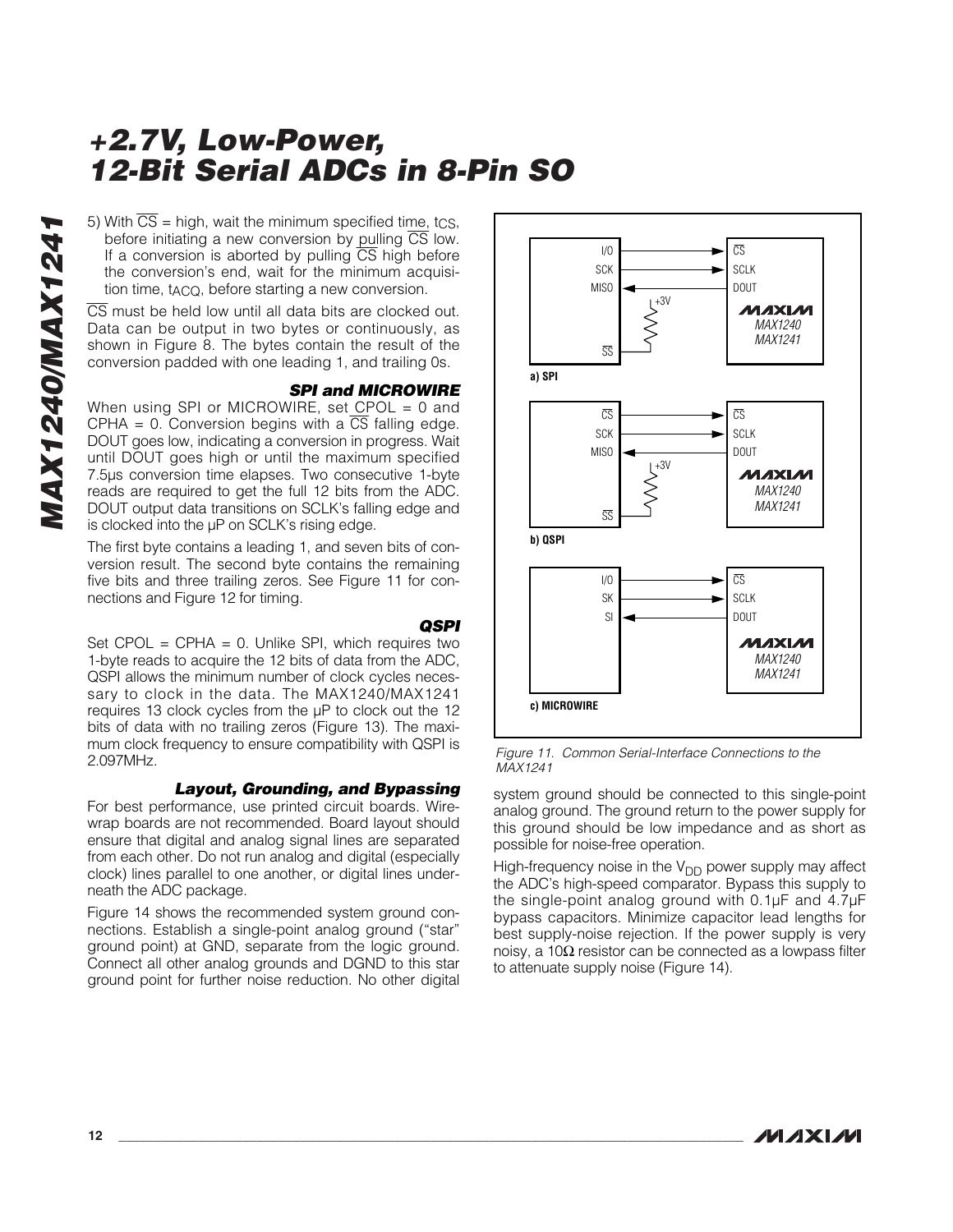



*Figure 13. QSPI Serial Interface Timing (CPOL = CPHA = 0)*



*Figure 14. Power-Supply Grounding Condition*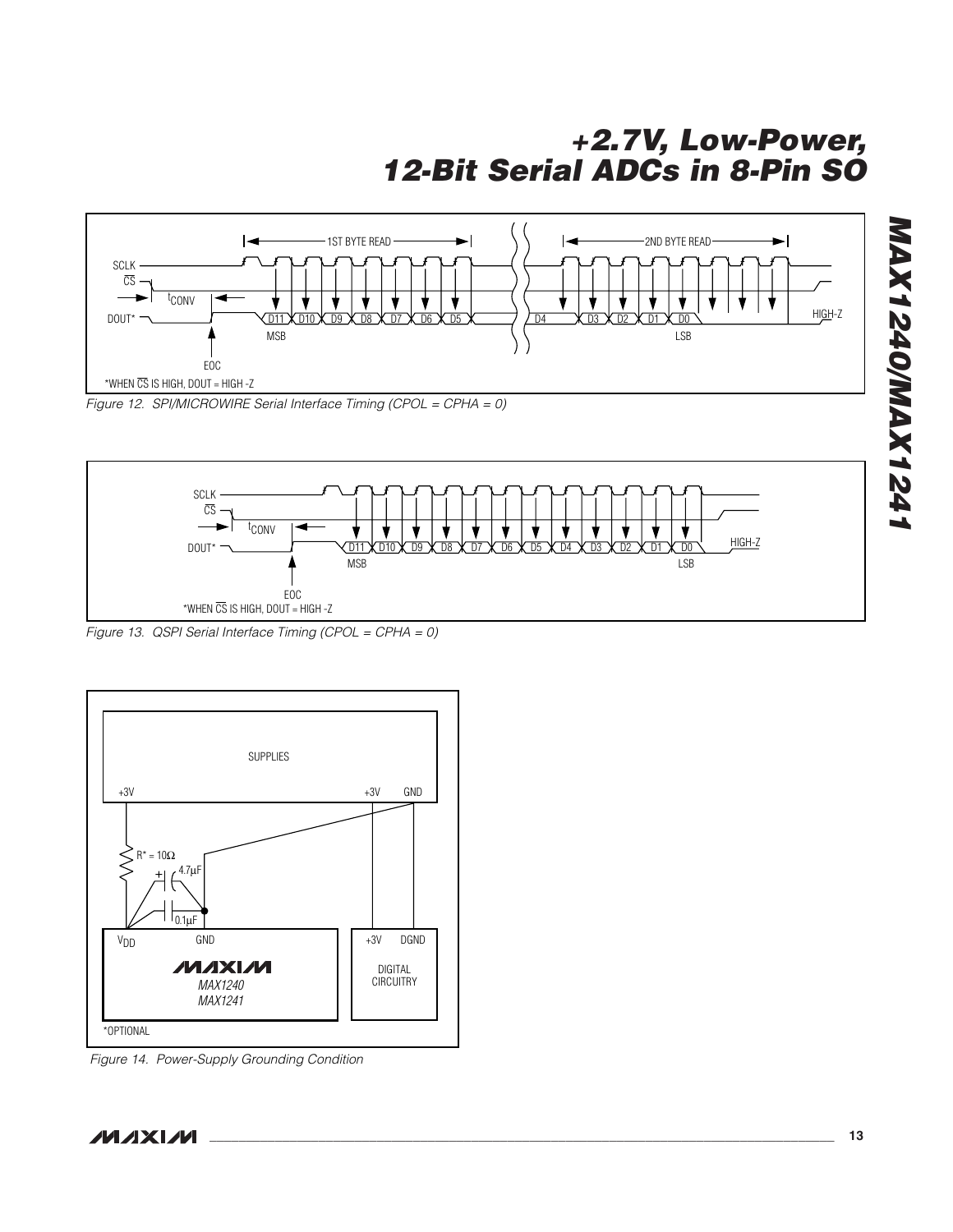| <b>PART</b>         | <b>TEMP RANGE</b>                                     | PIN-<br><b>PACKAGE</b> | <b>INL</b><br>(LSB)   |
|---------------------|-------------------------------------------------------|------------------------|-----------------------|
| MAX1240AEPA+        | $-40^{\circ}$ C to $+85^{\circ}$ C                    | 8 PDIP                 | $\pm$ <sup>1</sup> /2 |
| MAX1240BEPA+        | -40 $^{\circ}$ C to +85 $^{\circ}$ C                  | 8 PDIP                 | ±1                    |
| MAX1240CEPA+        | -40 $^{\circ}$ C to +85 $^{\circ}$ C                  | 8 PDIP                 | ±1                    |
| MAX1240AESA+        | -40 $^{\circ}$ C to +85 $^{\circ}$ C                  | 8 SO                   | $\pm$ 1/2             |
| MAX1240BESA+        | -40 $^{\circ}$ C to +85 $^{\circ}$ C                  | 8 SO                   | ±1                    |
| MAX1240CESA+        | $-40^{\circ}$ C to $+85^{\circ}$ C                    | 8 SO                   | ±1                    |
| MAX1240AMJA+        | $-55^{\circ}$ C to $+125^{\circ}$ C                   | 8 CERDIP <sup>†</sup>  | $\pm$ <sup>1</sup> /2 |
| MAX1240BMJA+        | $-55^{\circ}$ C to $+125^{\circ}$ C                   | 8 CERDIP <sup>†</sup>  | ±1                    |
| MAX1240CMJA+        | $-55^{\circ}$ C to $+125^{\circ}$ C                   | 8 CERDIPt              | ±1                    |
| <b>MAX1241ACPA+</b> | $0^{\circ}$ C to $+70^{\circ}$ C                      | 8 PDIP                 | $\pm$ <sup>1</sup> /2 |
| MAX1241BCPA+        | $0^{\circ}$ C to $+70^{\circ}$ C                      | 8 PDIP                 | ±1                    |
| MAX1241CCPA+        | $0^{\circ}$ C to $+70^{\circ}$ C                      | 8 PDIP                 | ±1                    |
| MAX1241ACSA+        | $0^{\circ}$ C to +70 $^{\circ}$ C                     | 8 SO                   | $\pm$ <sup>1</sup> /2 |
| MAX1241BCSA +       | $0^{\circ}$ C to $+70^{\circ}$ C                      | 8 SO                   | ±1                    |
| MAX1241CCSA+        | $0^{\circ}$ C to $+70^{\circ}$ C                      | 8 SO                   | ±1                    |
| <b>MAX1241BC/D</b>  | $0^{\circ}$ C to +70 $^{\circ}$ C                     | Dice*                  | ±1                    |
| $MAX1241AFPA+$      | -40 $^{\circ}$ C to +85 $^{\circ}$ C                  | 8 PDIP                 | $\pm$ <sup>1</sup> /2 |
| MAX1241BEPA+        | $-40^{\circ}$ C to $+85^{\circ}$ C                    | 8 PDIP                 | ±1                    |
| MAX1241CEPA+        | -40 $^{\circ}$ C to +85 $^{\circ}$ C                  | 8 PDIP                 | ±1                    |
| MAX1241AFSA+        | $-40^{\circ}$ C to $+85^{\circ}$ C                    | 8 SO                   | $\pm$ <sup>1</sup> /2 |
| MAX1241BESA+        | -40 $^{\circ}$ C to +85 $^{\circ}$ C                  | 8 SO                   | ±1                    |
| MAX1241CFSA+        | $-40^{\circ}$ C to $+85^{\circ}$ C                    | 8 SO                   | ±1                    |
| $MAX1241AMJA+$      | $-55^{\circ}$ C to $+125^{\circ}$ C                   | 8 CERDIPt              | $\pm$ 1/2             |
| MAX1241BMJA+        | -55 $\mathrm{^{\circ}C}$ to +125 $\mathrm{^{\circ}C}$ | 8 CERDIPt              | ±1                    |
| MAX1241CMJA+        | $-55^{\circ}$ C to $+125^{\circ}$ C                   | 8 CERDIPt              | ±1                    |

### *Ordering Information (continued) Chip Information*

PROCESS: BiCMOS SUBSTRATE CONNECTED TO GND

## *Package Information*

For the latest package outline information and land patterns, go to **[www.maxim-ic.com/packages](http://www.maxim-ic.com/packages)**. Note that a "+", "#", or "-" in the package code indicates RoHS status only. Package drawings may show a different suffix character, but the drawing pertains to the package regardless of RoHS status.

| <b>PACKAGE</b><br><b>TYPE</b> | <b>PACKAGE</b><br><b>CODE</b> | <b>OUTLINE</b><br>NO. | LAND<br><b>PATTERN NO.</b> |
|-------------------------------|-------------------------------|-----------------------|----------------------------|
| 8 PDIP                        | $PA + 2$                      | 21-0043               |                            |
| 8 SO                          | $S8 + 5$                      | 21-0041               | 90-0096                    |
| 8 CERDIP                      | $3+2$                         | 21-0045               |                            |

+*Denotes lead(Pb)-free/RoHS-compliant package.*

\**Dice are specified at TA = +25°C, DC parameters only.*

†*Contact factory for availability and processing to MIL-STD-883.*

*MAX1240/MAX1241*

**MAX1240/MAX1241**